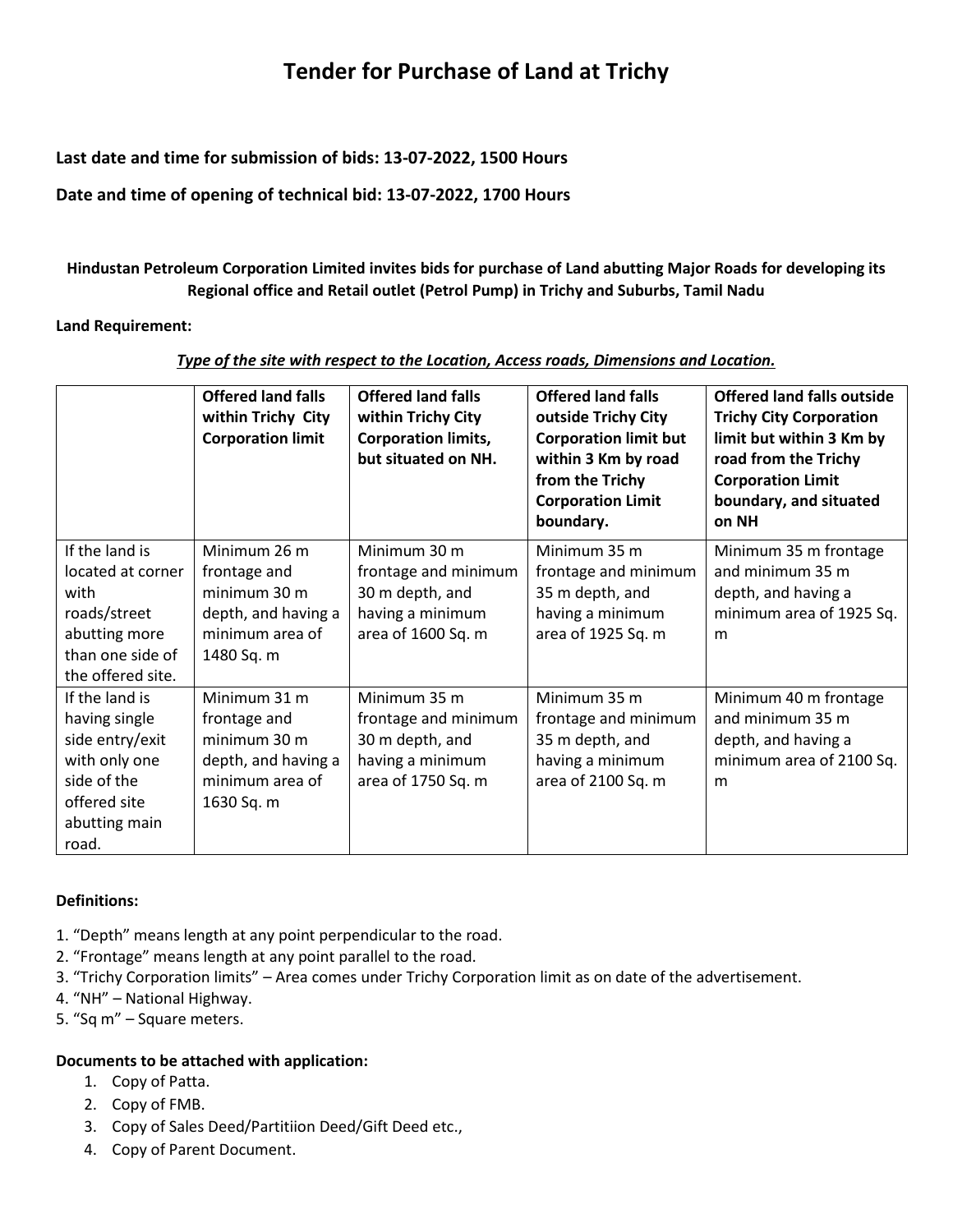- 5. Legal opinion from an advocate.
- 6. Copy of latest EC.
- 7. Power of Attorney, for joint applications, or joint ownership, as applicable.
- 8. Technical Bid. (Technical Bid Format can be downloaded from the website: Annexure 1)
- 9. Financial Bid. (Financial Bid Format can be downloaded from the website: Annexure 2)

### **Terms & Conditions:**

- Subject to the given minimum area, HPCL decision will be final on deciding the actual area that will be purchased, against the area offered for sale by the land lord.
- Land will be evaluated for Technical requirements (PESO Guidelines, NHAI Norms, Building Permission rules, etc., as applicable.
- Selection is subject to suitability of land for setting up a Petrol pump and Regional office as per HPCL specifications.
- HPCL can accept up to minus 10% of "Minimum Area" subject to the suitability of the land for setting up of Regional office and Petrol Pump.
- Landowners having adjacent plots shall group together and apply, if offered land dimensions are meeting the Advertised dimensions and the applicant in paper shall have POA for offering the land on behalf of the others.
- HPCL will effect the purchase only after getting statutory approvals from district and NH administration.
- The offered land should not be under any mortgage or lien. If so, such mortgage/lien shall be cleared within 15 days from the date of finalization of purchase price.
- HPCL will have the right, at its discretion, to decide upon the suitability of the land for setting up of Regional Office and thereby accept or reject a site without assigning any reason.
- Brokers will not be entertained.

## **Handling of Technical and Financial Bid:**

- **Technical Bid (Annexure 1)**, as per the given format, shall be separately placed in a sealed envelope. This envelope will be super scribed with headings as "Technical Bid".
- **Financial Bid (Annexure 2)**, as per the given format, shall be separately placed in a different sealed envelope. This envelope will be super scribed with headings as "Financial Bid".
- Both these sealed envelopes shall be placed in one another envelope for final submission. This final envelope shall be super scribed with "Hindustan Petroleum Corporation Limited – Bid to purchase Commercial Land abutting Major Roads for developing Regional office and a Retail outlet in Trichy District"
- Financial details shall not be mentioned anywhere in the technical bid except the in Financial Bid, which otherwise will lead to disqualification of the bid.

#### **Process of Selection:**

- 1. Priority will be given to land offered within the City Corporation limits.
- 2. Technical evaluation of the sites offered within City Corporation will be completed first.
- 3. Financial bids of only those technically feasible sites will be opened.
- 4. Bidders are arranged L1, L2, L3, etc., based on the price offered Rs. per Sq m.
- 5. Negotiation and finalization of the rates will be processed with the L1.
- 6. If by any means, the L1 fails to get finalized, the negotiation and finalization of the rates will be processed with the L2.
- 7. Such selection process will continue until we exhaust all the bidders within city corporation limits in the order of L1, L2, L3 etc.,
- 8. Above process will be repeated for beyond City Corporation limit sites, only after exhaustion of all the city corporation limit sites.
- 9. Actual purchase will get concluded only after HPCL gets the required NOC and other pertinent approvals from the District, Corporation, and NHAI Administration as applicable.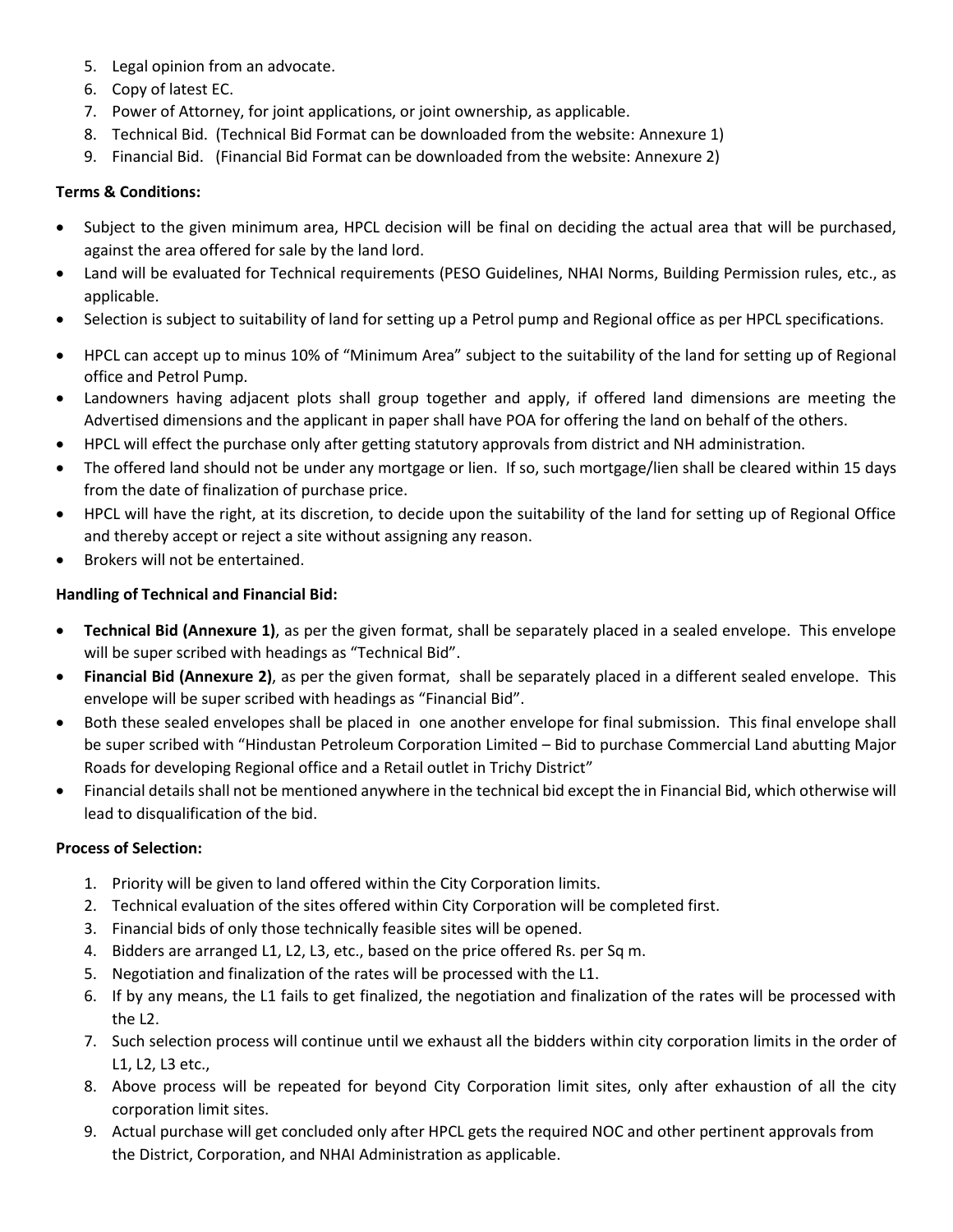10. Land lord shall offer documentary support for obtaining such approvals.

Applications shall be submitted to Hindustan Petroleum Corporation Limited, (A Government of India Enterprise), Trichy Regional Office, No. 90, II Floor, MDSR Enclave, Bharathidasan Road, Cantonment, Trichy, Tamil Nadu. PIN 620 001 on or before 1500 hrs of the cut off date **13TH July 2022.**

Applicants, in their own interest, should carefully go through the advertisement and understand conditions of selection before submitting their application.

The Corporation reserves the right to cancel/withdraw/amend this advertisement or extend the due date at its sole discretion without assigning any reason.

In case of any discrepancy in advertisement published in English Newspapers vis a vis vernacular dailies, the direction/information indicated in English paper would prevail.

For any further information with regard to the advertisement, candidates may contact the following address.

**Hindustan Petroleum Corporation Limited, (A Government of India Enterprise), Trichy Regional Office, No. 90, II Floor, MDSR Enclave, Bharathidasan Road, Cantonment, Trichy. Mobile: 818 990 1222.**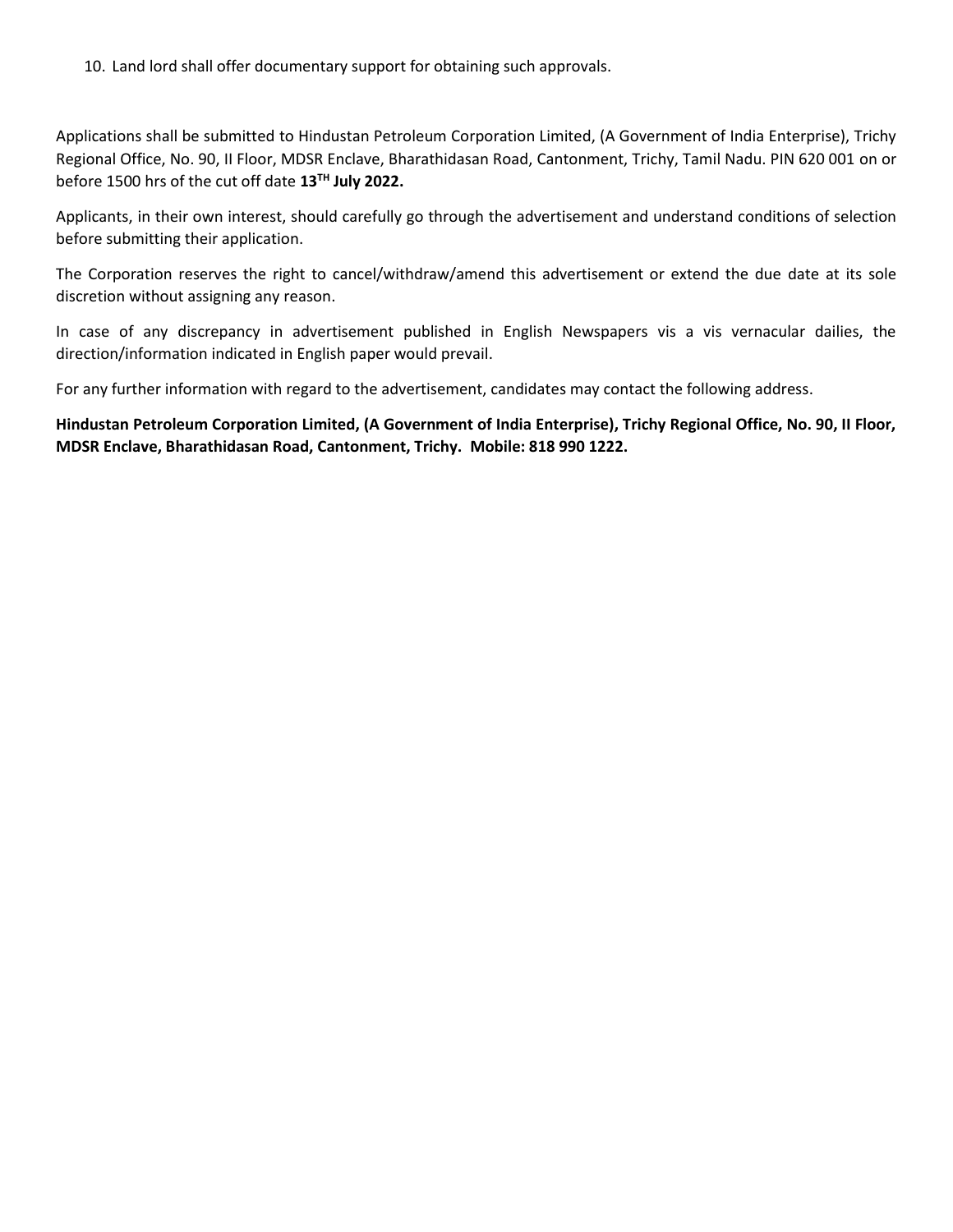| <b>ANNEXURE 1</b>                                                                                                                                                                                                              |             |  |  |  |
|--------------------------------------------------------------------------------------------------------------------------------------------------------------------------------------------------------------------------------|-------------|--|--|--|
| <b>Technical Bid</b>                                                                                                                                                                                                           |             |  |  |  |
| Advertisement Date:                                                                                                                                                                                                            |             |  |  |  |
| Bids Due date:                                                                                                                                                                                                                 |             |  |  |  |
| Technical Bid Opening on:                                                                                                                                                                                                      |             |  |  |  |
|                                                                                                                                                                                                                                |             |  |  |  |
| Plot size in meters (Frontage x Depth) :                                                                                                                                                                                       |             |  |  |  |
| Total area of the plot offered in Sq/meter :                                                                                                                                                                                   |             |  |  |  |
| Name of the applicant :                                                                                                                                                                                                        |             |  |  |  |
| Contact No. (Mobile No.)                                                                                                                                                                                                       |             |  |  |  |
| Address of the applicant:                                                                                                                                                                                                      |             |  |  |  |
| Name of the land owner/s :                                                                                                                                                                                                     |             |  |  |  |
| Survey No./Ward No/Village Name of the site offered :                                                                                                                                                                          |             |  |  |  |
| Location of the site offered: (Lat/Long or nearest land mark)                                                                                                                                                                  |             |  |  |  |
| <b>Enclosures:</b>                                                                                                                                                                                                             | (Yes or No) |  |  |  |
| FMB sketch                                                                                                                                                                                                                     |             |  |  |  |
| Patta Copy or TSLR                                                                                                                                                                                                             |             |  |  |  |
| Title deed copy                                                                                                                                                                                                                |             |  |  |  |
| <b>Parent Document</b>                                                                                                                                                                                                         |             |  |  |  |
| <b>Encumbrance Certificate</b>                                                                                                                                                                                                 |             |  |  |  |
| Registered Power of Attorney (if applicable)                                                                                                                                                                                   |             |  |  |  |
| Copies of Land conversion (if available)                                                                                                                                                                                       |             |  |  |  |
| Land Use Details as per Corporation                                                                                                                                                                                            |             |  |  |  |
| Land Photographs to be attached                                                                                                                                                                                                |             |  |  |  |
| I am fully aware and agree that HPCL will have the right, at its discretion, to decide upon the suitability of the land for<br>setting up of Regional Office and thereby accept or reject a site without assigning any reason. |             |  |  |  |
| Name and signature of the applicant or land owner                                                                                                                                                                              |             |  |  |  |
|                                                                                                                                                                                                                                |             |  |  |  |
|                                                                                                                                                                                                                                |             |  |  |  |